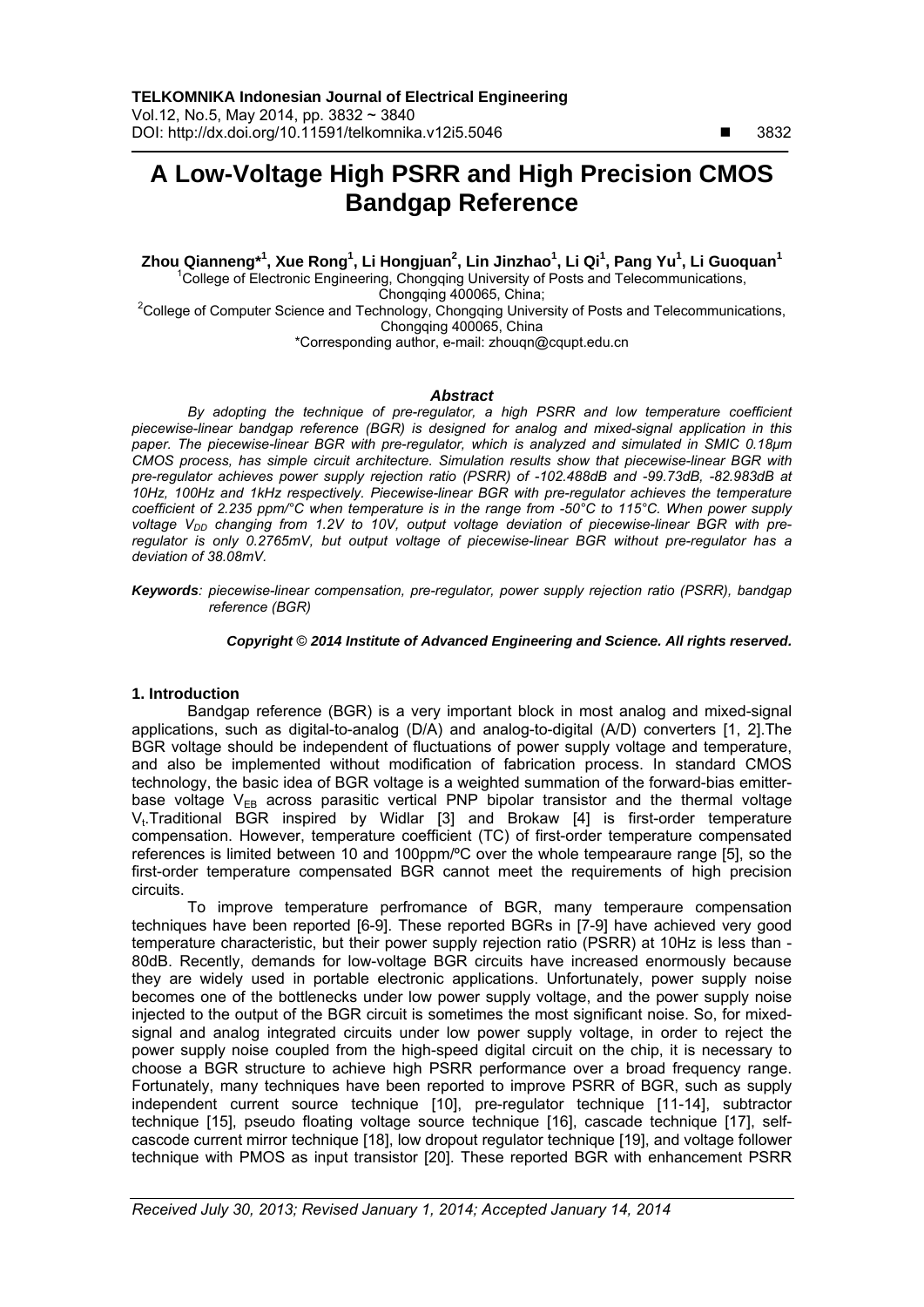technique have achieved some improvement PSRR performance, but they generally have a relatively high temperature coefficient. Therefore, BGR architecture with low temperature coefficient and high PSRR performance must still be analyzed and discussed under low power supply voltage.

A high PSRR and low temperature coefficent CMOS BGR with less than 1V output voltage is designed by adopting piecewise-linear temperature compensation and pre-regulator technique in this paper. Employing a piecewise-linear temperature compensation technique, the designed BGR circuit achieves very good temperature characteristic over a wide temperature range. And, the pre-regulator architecture is used to improve PSRR of BGR over a broad frequecny range.

This paper is organized as follows. In section 2, analysis of piecewise-linear BGR without pre-regulator will be discussed. Section 3 will discuss the improved piecewise-linear BGR with pre-regulator. Simulation results will be shown in Section 4. Finally, conclusions will be given in Section 5.

#### **2. Analysis of Piecewise-linear BGR without Pre-regulator**

Figure 1 shows piecewise-linear BGR without pre-regulator, which consists of MOS transistors  $M_1 \sim M_{11}$ , bipolar transistors  $Q_1 \sim Q_2$ , resistors  $R_1 \sim R_4$  and amplifiers  $A_1 \sim A_2$ . In this paper, all MOS transistors adopt the long channel component so that the channel-length modulation effect is negligibly small. For convenience analysis, it is assumed that I<sub>i</sub> is the drain current of transistor  $M_j$ , here j=1, 2..., 11.



Figure 1. Piecewise-linear BGR without Pre-regulator

As shown in Figure 1, bipolar transistor  $Q_2$  has an emitter area that is m times that of  $Q_1$ . Amplifiers A<sub>1</sub> and A<sub>2</sub> are entirely the same, and their dc gain A<sub>d</sub> has that A<sub>d</sub>>>1. Amplifier A<sub>1</sub> forces voltage  $V_A$  of node A and voltage  $V_B$  of node B be equal, and amplifier A<sub>2</sub> forces voltage  $V_B$  of node B and voltage  $V_C$  of node C be equal, i.e.  $V_A=V_B=V_C=V_{EB1}$ . Here,  $V_{EB1}$  is the emitter– base voltage of bipolar transistor  $Q_1$ . Transistors  $M_1$  and  $M_2$  are entirely the same, so the drain current  $I_{\text{PTAT}}$  of M<sub>2</sub> can be obtained as:

$$
I_{PTAT} = \frac{kT}{q} \frac{1}{R_1} \ln m \tag{1}
$$

Where, k is Boltzmann's constant, q is electronic charge, and T is absolute temperature. Equation (1) shows that  $I_{PTAT}$  is proportional to absolute temperature T. Similarly, the drain current  $I_{CTAT}$  of  $M_3$  can also be obtained as:

*A Low-Voltage High PSRR and High Precision CMOS Bandgap Reference (Zhou Qianneng)*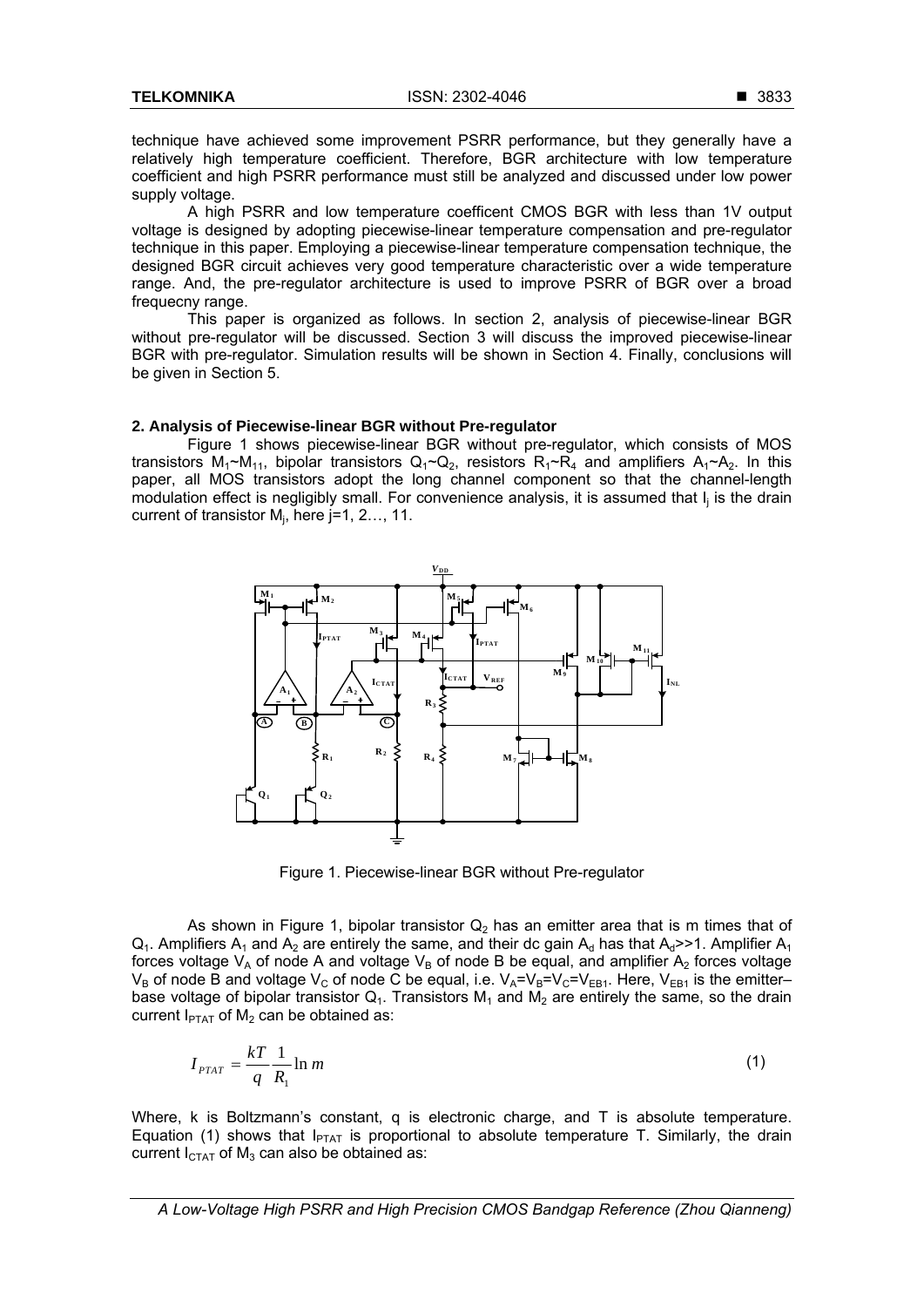$$
I_{CTAT} = \frac{V_{EB1}}{R_2} \tag{2}
$$

In Equation (2),  $V_{EB1}$  has a negative temperature coefficient, so  $I_{CTAT}$  is a current with negative temperature coefficient. M<sub>3</sub> and M<sub>9</sub> are entirely the same, so drain current I<sub>9</sub> of M<sub>9</sub> is equal to drain current  $I_3$  of  $M_3$ , i.e.  $I_9=I_3=I_{CTAT}$ .  $M_2$  and  $M_6$  are also entirely the same, and it is concluded that  $I_6=I_2=I_{PTAT}$ . M<sub>7</sub> and M<sub>8</sub> form current mirror pair, and the channel width-length ratio of M<sub>8</sub> is a times that of M<sub>7</sub>. For the drain current I<sub>8</sub> of M<sub>8</sub>, it is concluded that I<sub>8</sub>= $\alpha \times I_{\text{PTAT}}$ . By optimizing the parameter α, it is concluded that  $I_8 = \alpha \times I_{\text{PTAT}} = I_9 = I_{\text{CTAT}}$  under the room temperature  $T_r$ . Therefore, the following expression can be obtained as:

$$
\begin{cases}\nI_{8} = \frac{\alpha}{R_{1}} \frac{kT}{q} \ln m < I_{9} = \frac{V_{EB1}}{R_{2}}, \text{ when } T < T_{r} \\
I_{8} = \frac{\alpha}{R_{1}} \frac{kT}{q} \ln m = I_{9} = \frac{V_{EB1}}{R_{2}}, \text{ when } T = T_{r} \\
I_{8} = \frac{\alpha}{R_{1}} \frac{kT}{q} \ln m > I_{9} = \frac{V_{EB1}}{R_{2}}, \text{ when } T > T_{r}\n\end{cases}
$$
\n(3)

According to the circuit shown in Figure 1, drain currents of  $M_8$ ,  $M_9$  and  $M_{10}$  have that  $I_{10}=I_{8}-I_{9}$ . M<sub>10</sub> and M<sub>11</sub> are entirely the same, so the drain current  $I_{NL}$  of M<sub>11</sub> can be obtained as:

$$
\begin{cases}\nI_{NL} = 0, & when T \le T_r \\
I_{NL} = \alpha \frac{kT}{q} \frac{1}{R_1} \ln m - \frac{V_{EB1}}{R_3} , & when T > T_r\n\end{cases}
$$
\n(4)

 $M_3$  and  $M_4$ ,  $M_5$  and  $M_2$  are, respectively, entirely the same, so the output voltage  $V_{REF}$  of BGR can be written as:

$$
V_{REF} = (R_3 + R_4)(\frac{kT}{q} \frac{1}{R_1} \ln m + \frac{V_{EB1}}{R_2}) + R_4 I_{NL} = V_{PTAT} + V_{CTAT} + V_{NL}
$$
 (5)

Where,

$$
V_{PTAT} = (R_3 + R_4) \frac{kT}{q} \frac{1}{R_1} \ln m \tag{6}
$$

$$
V_{CTAT} = (R_3 + R_4) \frac{V_{EB1}}{R_2} \tag{7}
$$

$$
V_{NL} = R_4 I_{NL} \tag{8}
$$

According to the above analysis,  $V_{PTAT}$  and  $V_{CTAT}$  are a voltage with positive- and negative- temperature coefficient respectively, and  $V_{NL}$  is a voltage with piecewise temperature characteristic. So, by choosing appropriate values of  $R_1~R_4$  and m, the temperature coefficient of bandgap voltage  $V_{REF}$  will become negligibly small in theory. Figure 2 shows the relation of  $V_{REF}$ ,  $V_{PTAT}$ ,  $V_{CTAT}$  and  $V_{NL}$ . However, the operation supply voltage of piecewise-linear BGR without pre-regulator is power supply voltage  $V_{DD}$ , which cannot achieve high PSRR over a broad frequency range. To improve PSRR of the BGR shown in Figure 1, an improved piecewise-linear BGR is analyzed and designed by adopting a pre-regulator in the next section.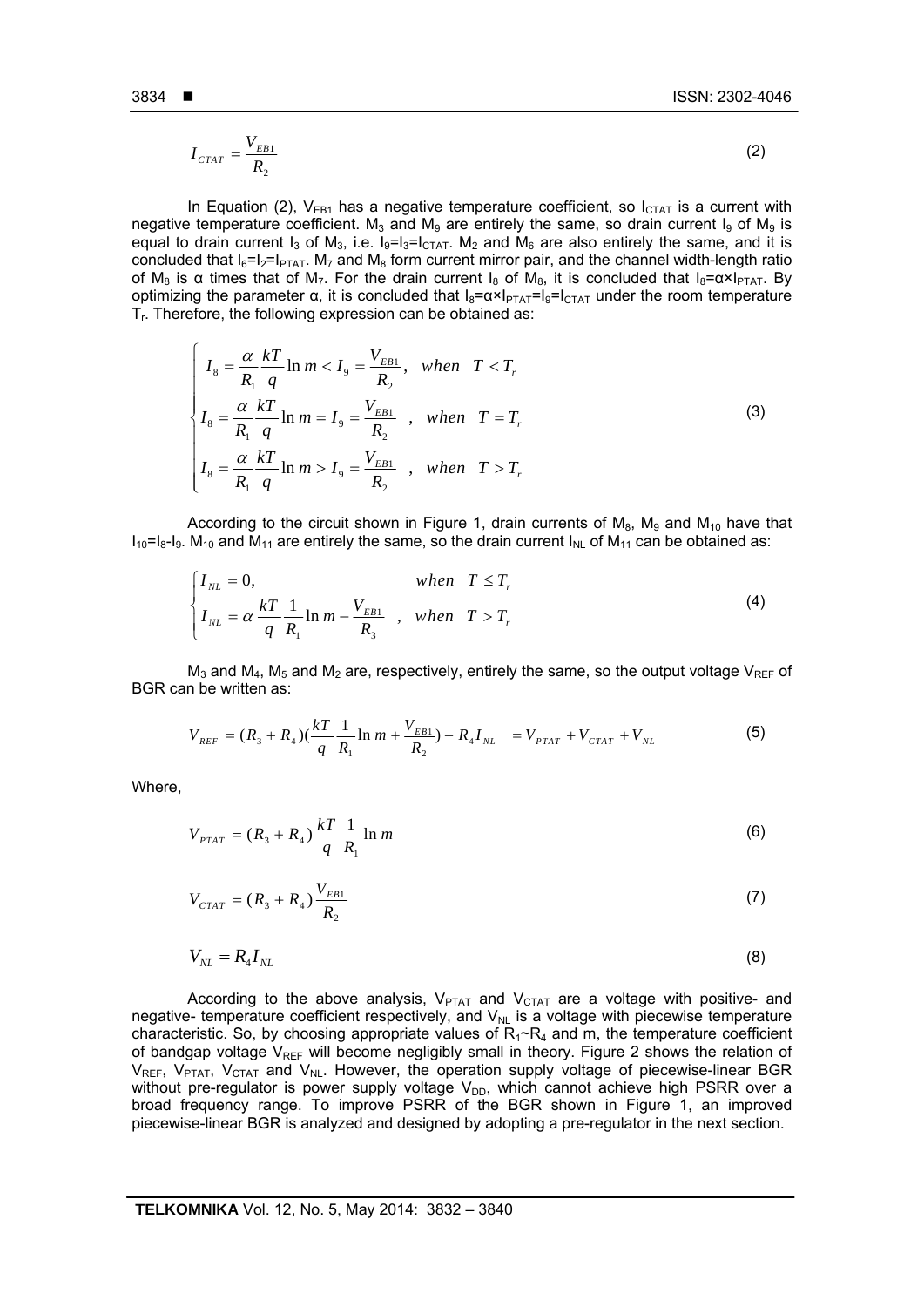

Figure 2. Relation of  $V_{PTAT}$ ,  $V_{CTAT}$  and  $V_{NL}$ 

#### **3. Analysis and Design of Improved Piecewise-linear BGR with Pre-regulator**

To improve the PSRR performance of BGR shown in Figure 1, a high PSRR piecewiselinear BGR is designed by adopting pre-regulator technique, as shown in Figure 3. The improved BGR with pre-regulator consists of a start-up circuit, pre-regulator and BGR core circuit. The BGR core circuit is similar as that reported in Section 2, but the operating supply voltage of BGR core circuit is the output voltage  $V_{REG}$  of pre-regulator instead of power supply voltage  $V_{DD}$ . There are two possible equilibrium points in the BGR core circuit, so a start-up circuit is necessary.  $M_{s1} \sim M_{s6}$  form the start-up circuit, as shown in Figure 3(c).



Figure 3. Improved BGR (a) BGR core circuit; (b) pre-regulator; (c)start-up circuit

As shown in Figure 3(b), pre-regulator is made up of transistors  $M_{12}M_{19}$  and whose function will provide a regulated supply voltage  $V_{RFG}$  which is the operation supply voltage of BGR core circuit.  $V_{REG}$  is adjusted by a negative feedback loop so that the variation of power supply voltage  $V_{DD}$  is rejected at node VREG. Assumed an incremental voltage variation  $V_{ren}$  at node VREG, node 1 and node B will achieve incremental voltage variation  $v_1$  and  $v_b$ respectively. And, node 3 achieves an amplified incremental voltage variation  $v<sub>3</sub>$ , which feeds a current into the output of pre-regulator and forces the voltage at node VREG to the right voltage. So, the PSRR of piecewise-linear BGR with pre-regulator will be improved and be quantitatively analyzed as follows.

*A Low-Voltage High PSRR and High Precision CMOS Bandgap Reference (Zhou Qianneng)*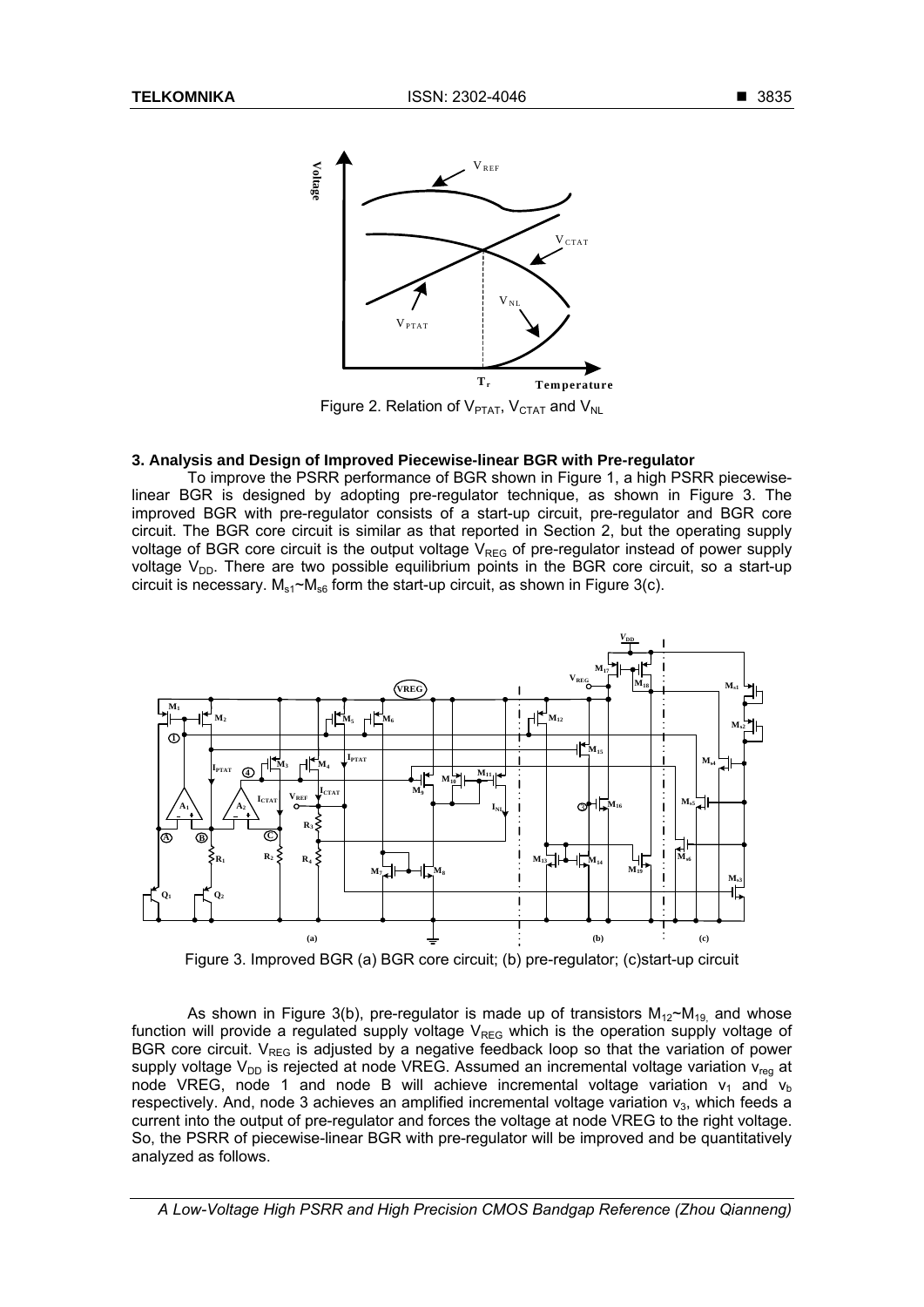For convenience, it is assumed that  $g_{mj}$  and  $i_j$  are, respectively, the transconductance and small-signal drain current of M<sub>i</sub>, here j=1, 2, 3..., 19. Assumed that there is an incremental voltage variation  $v_{\text{rea}}$  at node VREG, there are incremental voltage variation  $v_a$  and  $v_b$  at node A and node B respectively. Then,  $v_a$  and  $v_b$  can be obtained as:

$$
v_a = g_{m1}(v_{reg} - v_1)r_a \tag{9}
$$

$$
v_b = g_{m2} (v_{reg} - v_1) r_b \tag{10}
$$

Where,  $r_a$  and  $r_b$  are the resistance seen from node A and node B to ground respectively. MOS transistors  $M_1$ ,  $M_2$ ,  $M_5$ ,  $M_6$  and  $M_{12}$  are entirely the same, so it is concluded that  $g_{m1}=g_{m2}=g_{m5}=$  $g_{m6}=g_{m12}$ . Amplifier A<sub>1</sub> and A<sub>2</sub> are entirely the same, and their dc gain A<sub>d</sub> has that A<sub>d</sub>>>1. According to the circuit shown in Figure 3, the voltage variation  $v_1$  at node 1 has that  $v_1 = A_d \times (v_b$  $v_a$ ). So,  $v_1$  can be written as:

$$
v_1 = \frac{A_d g_{m1} \beta v_{\text{reg}}}{1 + A_d g_{m1} \beta} \tag{11}
$$

Where,

$$
\beta = r_b - r_a \tag{12}
$$

So, the following expression can be obtained as:

$$
\begin{cases}\ni_{mj} = g_{mj} (v_{reg} - v_1) = g_{mj} \frac{1}{1 + A_d g_{mi} \beta} v_{reg} \\
j = 1 \sim 2, 5 \sim 6, 12\n\end{cases}
$$
\n(13)

According to Equation (13) and the circuit shown in Figure 3, the drain current variation  $i_{15}$  of M<sub>15</sub> can be obtained as:

$$
i_{m15} = g_{m15} \left( 1 - \frac{g_{m2} r_b}{1 + A_d \, g_{m1} \beta} \right) v_{reg}
$$
\n(14)

 $M_{13}$  and  $M_{14}$  are entirely the same, so it is concluded that  $i_{14}=i_{13}=i_{12}$ . So, the drain current variation  $i_{16}$  of  $M_{16}$  can be obtained as:

$$
i_{m16} = g_{m16}r_3g_{m15}(1 - \frac{g_{m2}r_b}{1 + A_d g_{m1}\beta})v_{reg} - g_{m16}r_3g_{m12}\frac{1}{1 + A_d g_{m1}\beta}v_{reg}
$$
(15)

Where,  $r_3$  is the resistance of node 3.  $v_4$  has also that  $v_4 = A_d \times (v_c - v_b)$ , and  $v_c = g_{m3} \times (v_{reg} - v_4)$ . So, the voltage variation  $v_4$  at node 4 can be obtained as:

$$
v_4 = \frac{A_d g_{m4} R_2 v_{reg}}{(1 + A_d g_{m4} R_2)} - \frac{A_d g_{m1} r_b}{(1 + A_d g_{m1} \beta)(1 + A_d g_{m4} R_2)} v_{reg}
$$
(16)

 $M_3$ ,  $M_4$  and  $M_9$  are entirely the same, so it is concluded that  $g_{m3}=g_{m4}=g_{m9}$ . Then, the following expression can be obtained as:

$$
\begin{cases}\ni_{mj} = g_{mj} \frac{1 + A_d g_{m1} \beta + A_d g_{m1} r_b}{(1 + A_d g_{m1} \beta)(1 + A_d g_{m4} R_2)} v_{reg} \\
j = 3, 4, 9\n\end{cases}
$$
\n(17)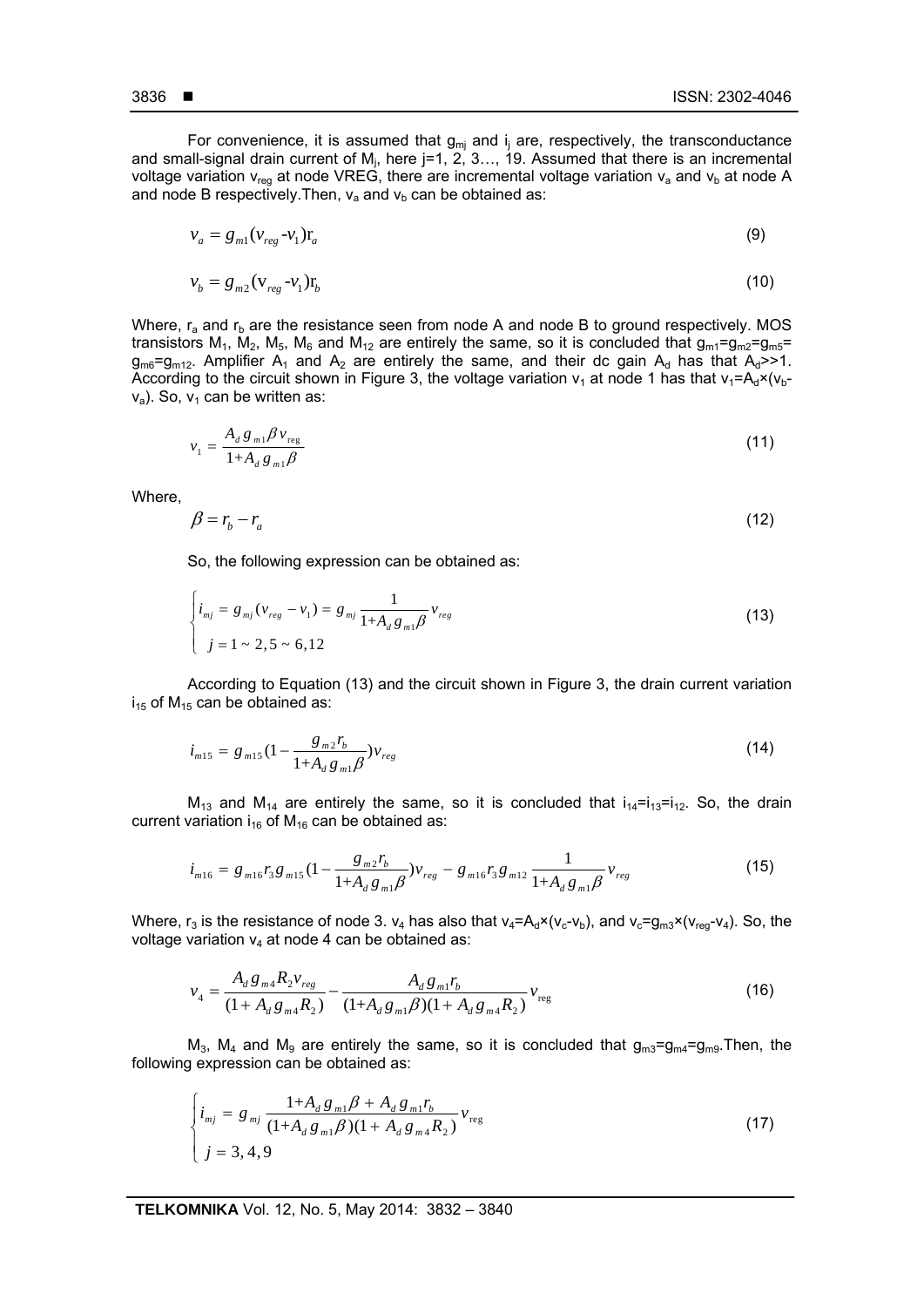Transistors M<sub>10</sub> and M<sub>11</sub> are entirely the same, and the aspect ratio of M<sub>8</sub> is  $\alpha$  times that of M<sub>7</sub>. So, it is concluded that  $i_{10}=i_{11}=i_{8}-i_{9}=a\times i_{6}-i_{9}$ . Transistors M<sub>13</sub> and M<sub>19</sub> are entirely the same, and it is concluded that  $g_{m19}=g_{m13}$ .

According to the Kirchhoff current law (KCL) at node VREG, the following equation can be obtained as:

$$
\frac{v_{dd} - v_{reg}}{r_{o17}} + i_{12} \frac{g_{m19}}{g_{m13}} \frac{g_{m17}}{g_{m18}} = i_1 + i_2 + i_5 + i_6 + i_3 + i_4 + i_9 + i_{10} + i_{11} + i_{12} + i_{15} + i_{16}
$$
 (18)

Where,  $v_{dd}$  is the incremental voltage variation of power supply voltage  $V_{DD}$ ,  $r_{o17}$  is the sourcedrain resistance of M<sub>17</sub>. It is assumed that  $A_0B> r_b$ ,  $A_0q_{m15}B>>1$  and  $A_0q_{m1}B>>1$ . According to Equation (9)~Equation (18), the following expression can be obtained as:

$$
\frac{v_{reg}}{v_{dd}} \approx \frac{1}{1 + (g_{m16}r_3g_{m15} + g_{m15})r_{o17} + \frac{\beta + r_b}{\beta A_d R_2}r_{o17}}
$$
(19)

In the similar ways, the relation of  $v_{\text{rea}}$  and output voltage variation  $v_{\text{ref}}$  of BGR can be written as:

$$
\frac{v_{ref}}{v_{reg}} = R_3 \frac{\beta + r_b}{\beta A_d R_2} + \frac{(1+\alpha)R_4 + R_3}{A_d \beta}
$$
 (20)

So, PSRR of piecewise-linear BGR with pre-regulator can be expressed as:

$$
PSRR_{dB} = 20 \lg \left| \frac{v_{ref}}{v_{dd}} \right| = 20 \lg \left| \frac{v_{ref}}{v_{reg}} \right| + 20 \lg \left| \frac{v_{reg}}{v_{dd}} \right| \tag{21}
$$

According to Equation (19)~Equation (21), it is concluded that piecewise-linear BGR with pre-regulator achieves an improved PSRR by adopting pre-regulator.

## **4. Simulation Results**

To verify the architecture of the designed piecewise-linear BGR in this paper, it is designed and simulated by Cadence Spectre tools in SMIC 0.18μm CMOS technology with a 1.35-V power supply voltage.

Figure 4 shows the simulated output voltage  $V_{REF}$  of piecewise-linear BGR with- and without- pre-regulator as a function of temperature. Simulation results show that the output voltage temperature coefficient of piecewise-linear BGR without pre-regulator is 3.313 ppm/°C when temperature ranging from -50 $^{\circ}$ C to 115 $^{\circ}$ C. And, the output voltage V<sub>REF</sub> temperature coefficient of the improved piecewise-linear BGR with pre-regulator is only 2.235 ppm/°C.

Figure 5 gives the PSRR simulation results of piecewise-linear BGR with- and withoutpre-regulator. Piecewise-linear BGR without pre-regulator achieves PSRR of -75.354dB, - 75.308dB, -72.2dB, -55.181dB, -35.23dB at 10Hz, 100Hz, 1kHz, 10kHz and 100kHz respectively, and piecewise-linear BGR with pre-regulator achieves PSRR of -102.488dB, - 99.73dB, -82.983dB, -63.036dB and -42.962dB at 10Hz, 100Hz, 1kHz, 10kHz and 100kHz respectively. Simulation results show that the PSRR is increased by about 36% at 10Hz by adopting the technique of pre-regulator.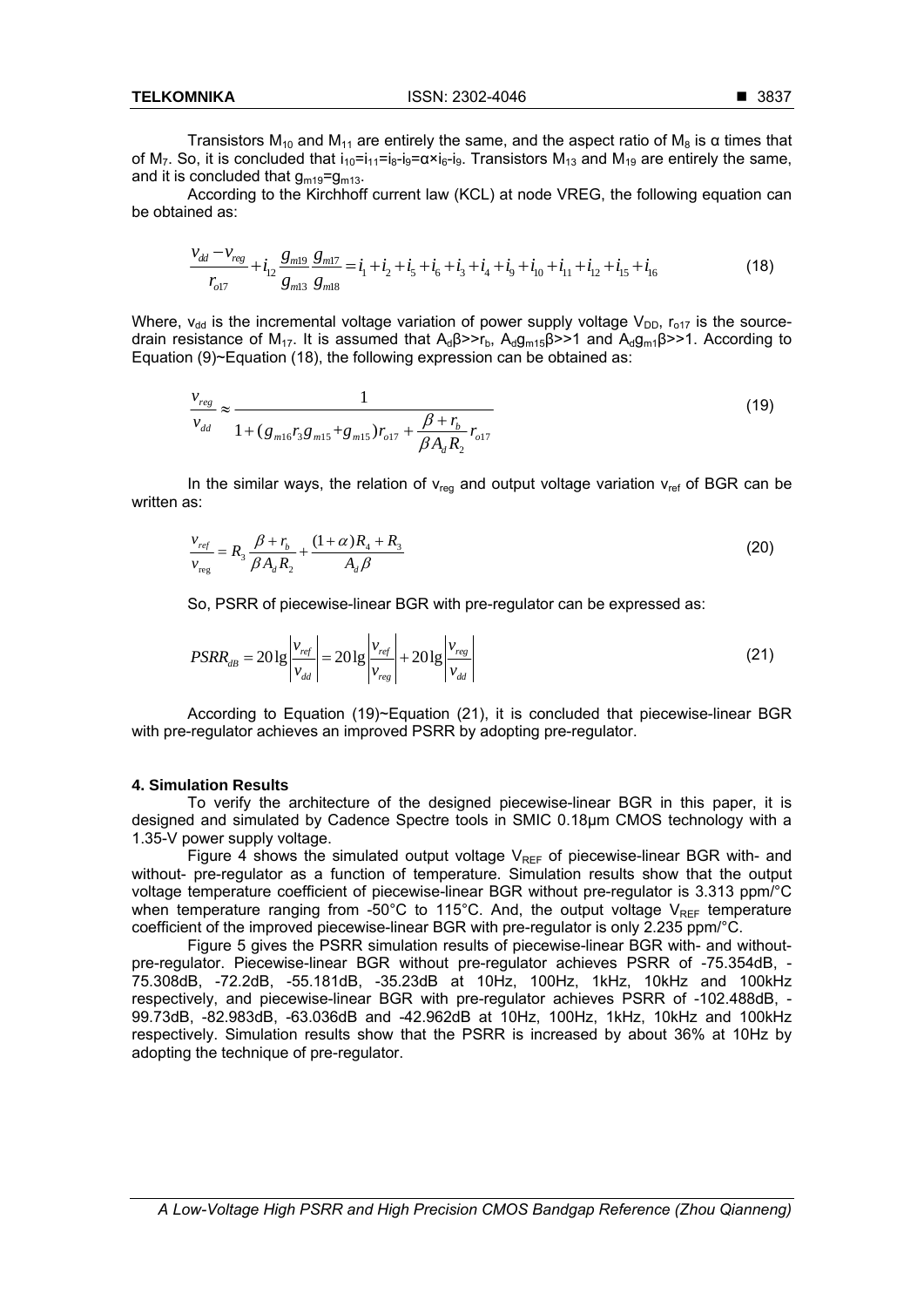





Figure 5. Simulated PSRR of Piecewise-Linear BGR with- and without- pre-regulator



Figure 6. Simulated Line Regulation of Piecewise-linear BGR with- and without- pre-regulator

Simulated line regulations of piecewise-linear BGR with- and without- pre-regulator is shown in Figure 6. When power supply voltage  $V_{DD}$  changes from 1.2V to 10V, output voltage variation of piecewise-linear BGR without pre-regulator is 38.08mV, but output voltage variation of piecewise-linear BGR with pre-regulator is only 0.2765mV. Simulation results shows that piecewise-linear BGR with pre-regulator achieves well line regulation performance by adopting the technique of pre-regulator.

Finally, performances of piecewise-linear BGR with- and without- pre-regulator are summarized in Table 1. From this table, comparing with the temperature dependencies of the BGRs, which have been reported in [8] and [20], it can be found that they are in commensurate level. But, by adopting the technique of pre-regulator in this paper, the improved piecewiselinear BGR with pre-regulator achieves better PSRR and line regulation performance than that reported in [8] and [20].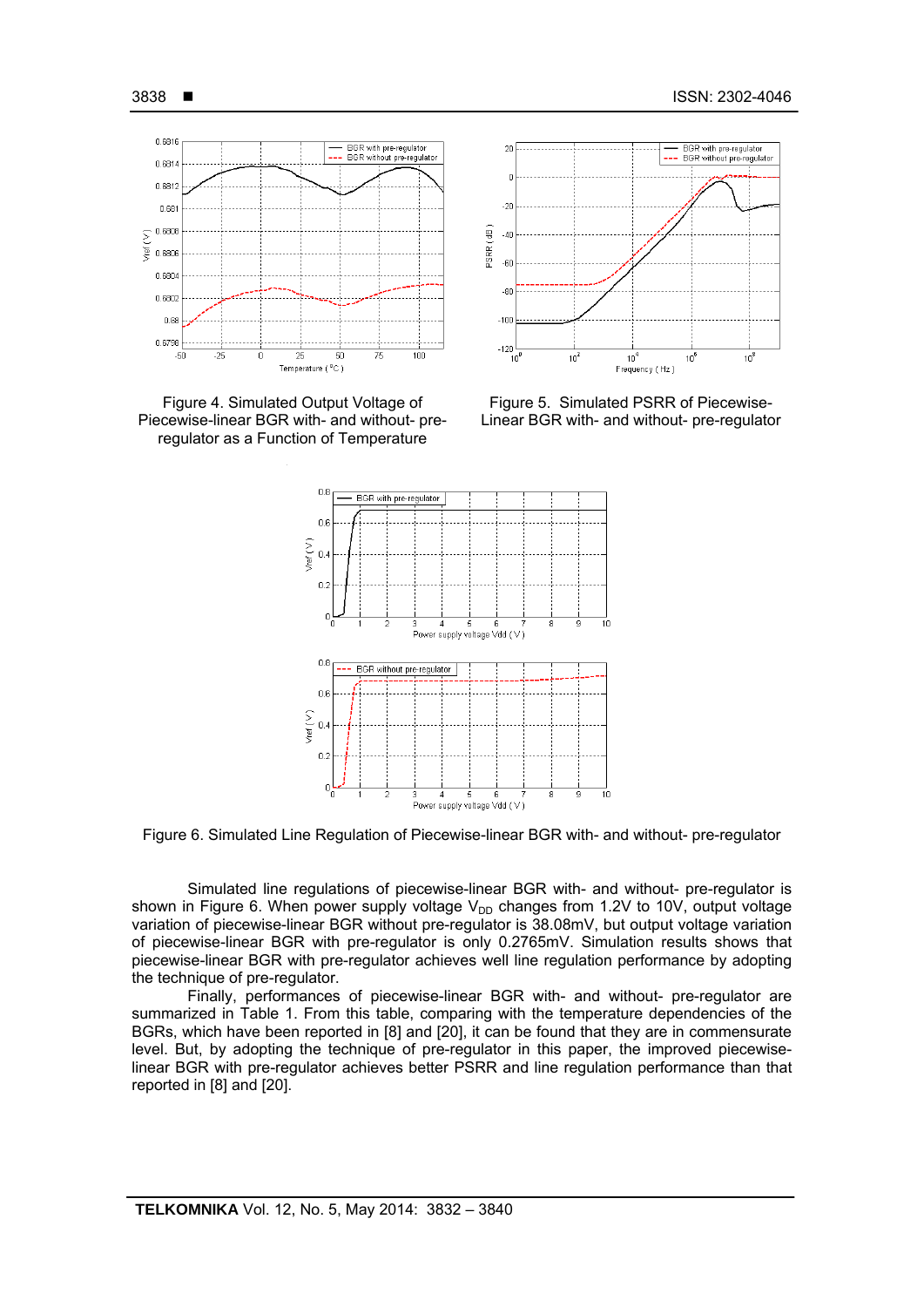|                                  |        | Ref. [8]                    | Ref. [20]                   | <b>BGR</b> without<br>pre-regulator | <b>BGR</b> with<br>pre-regulator |
|----------------------------------|--------|-----------------------------|-----------------------------|-------------------------------------|----------------------------------|
| Process                          |        | $0.18 \mu m$<br><b>CMOS</b> | $0.09 \mu m$<br><b>CMOS</b> | $0.18 \mu m$<br><b>CMOS</b>         | 0.18um CMOS                      |
| Supply voltage (V)               |        | 1.8                         | 2.7                         | 1.35                                | 1.35                             |
| Output voltage (mV)              |        | 646.4                       | 213.982                     | 680.25                              | 681.29                           |
| Temperature coefficient (ppm/°C) |        | 1.7                         | 6.071                       | 3.313                               | 2.235                            |
| Temperature range (°C)           |        | $-40 - 125$                 | $-20 - 120$                 | $-50 - 115$                         | $-50-115$                        |
| <b>PSRR</b><br>$@25°C$ (dB)      | 10Hz   | $-75$                       | $-82.7$                     | $-75.354$                           | $-102.488$                       |
|                                  | 100Hz  | $\overline{\phantom{0}}$    | -                           | $-75.308$                           | $-99.73$                         |
|                                  | 1kHz   |                             |                             | $-72.2$                             | $-82.983$                        |
|                                  | 10kHz  |                             |                             | $-55.181$                           | $-63.036$                        |
|                                  | 100kHz |                             |                             | $-35.23$                            | $-42.962$                        |

Table 1. Performance Summary of BGR

# **5. Conclusion**

A piecewise-linear CMOS BGR with pre-regulator, whose architecture is simple, is designed and analyzed in this paper. By adopting the technique of pre-regulator, piecewiselinear BGR with pre-regulator achieves higher PSRR performance than piecewise-linear BGR without pre-regulator. Simulation results show that piecewise-linear BGR with pre-regulator achieves an output voltage with excellent stability, a low-temperature coefficient, and high PSRR performance. It is well suited for high precision circuits.

## **Acknowledgements**

Project supported by Natural Science Foundation Project of CQ CSTC (Grant No. cstcjjA40011), Scientific and Technological Research Program of Chongqing Municipal Education Commission (Grant No. KJ120503, KJ120507, and KJ120533), National Science Foundation of China (Grant No. 61102075, and 61301124), Special Project of Internet of Things from Ministry of Industry and Information Technology,2013 Program for Innovation Team Building at Institutions of Higher Education in Chongqing, and Chongqing Development Plan of Innovative Young Talents (Grant No. cstc2013kjrc-qnrc0126).

# **References**

- [1] Su SJ, Zhang HL. The Study and Achieving of High-precision Data-acquisition Based on ∆ΣADC. *TELKOMNIKA Indonesian Journal of Electrical Engineering*. 2013; 11(8): 4453-4460.
- [2] Yu F, Yang HJ, Li G. A High Performance Sigma-delta ADC for Audio Decoder Chip. *TELKOMNIKA Indonesian Journal of Electrical Engineering*. 2013; 11(11): 6570-6576.
- [3] Widlar RJ. New developments in IC voltage regulators. *IEEE Journal of Solid-State Circuits*. 1971; SSC-6(1): 2-7.
- [4] Brokaw AP. A Simple Three-terminal IC Bandgap Reference. *IEEE Journal of Solid-State Circuits*. 1974; SSC-9 (6): 388-393.
- [5] Lam YH, Ki WH. CMOS Bandgap References with Self-biased Symmetrically Matched Currentvoltage Mirror and Extension of Sub-1-V Design. *IEEE Transcation on Very Large Scale Integration Systems*. 2010; 18(6): 857-865.
- [6] Ker MD, Chen JS. New Curvature-compensation Technique for CMOS Bandgap Reference with Sub-1-V Operation. *IEEE Transaction on Circuits and Systems-II: Express Briefs*. 2006; 53(8): 667-676.
- [7] Zhou ZK, Shi Y, Huang Z, Zhu PS, Ma YQ, Wang YC, Chen Z, Ming X, Zhang B. A 1.6-V 25-µA 5ppm/°C Curvature-compensated Bandgap Reference. *IEEE Transaction on Circuits and Systems-I: Regular Papers*. 2012; 59(4): 677-684.
- [8] Hunag HY, Wang RJ, Hsu SC. *Piecewise Linear Curvature-compensated CMOS Bandgap Reference*. Proceedings of the 15th International Conference on Electronics, Circuits and Systems. Malta. 2008; 1: 308-311.
- [9] Song Y, Jia S, Zhao BY. *A Precise Curvature Compensated CMOS Bandgap Voltage Reference with Sub 1V Supply*. Proceedings of the 8th International Conference on Solid-State and Intergrated Circuit Technology. Shanghai. 2006; 4: 1754-1756.
- [10] Mechrmanesh S, Vahidfar MB, Aslanzadeh HA, Atarodi M. *A 1-volt, High PSRR, CMOS Bandgap Voltage Reference*. Proceedings of the 2003 International Symposium on Circuits and Systems. Bangkok. 2003; 1: I-381-I-384.